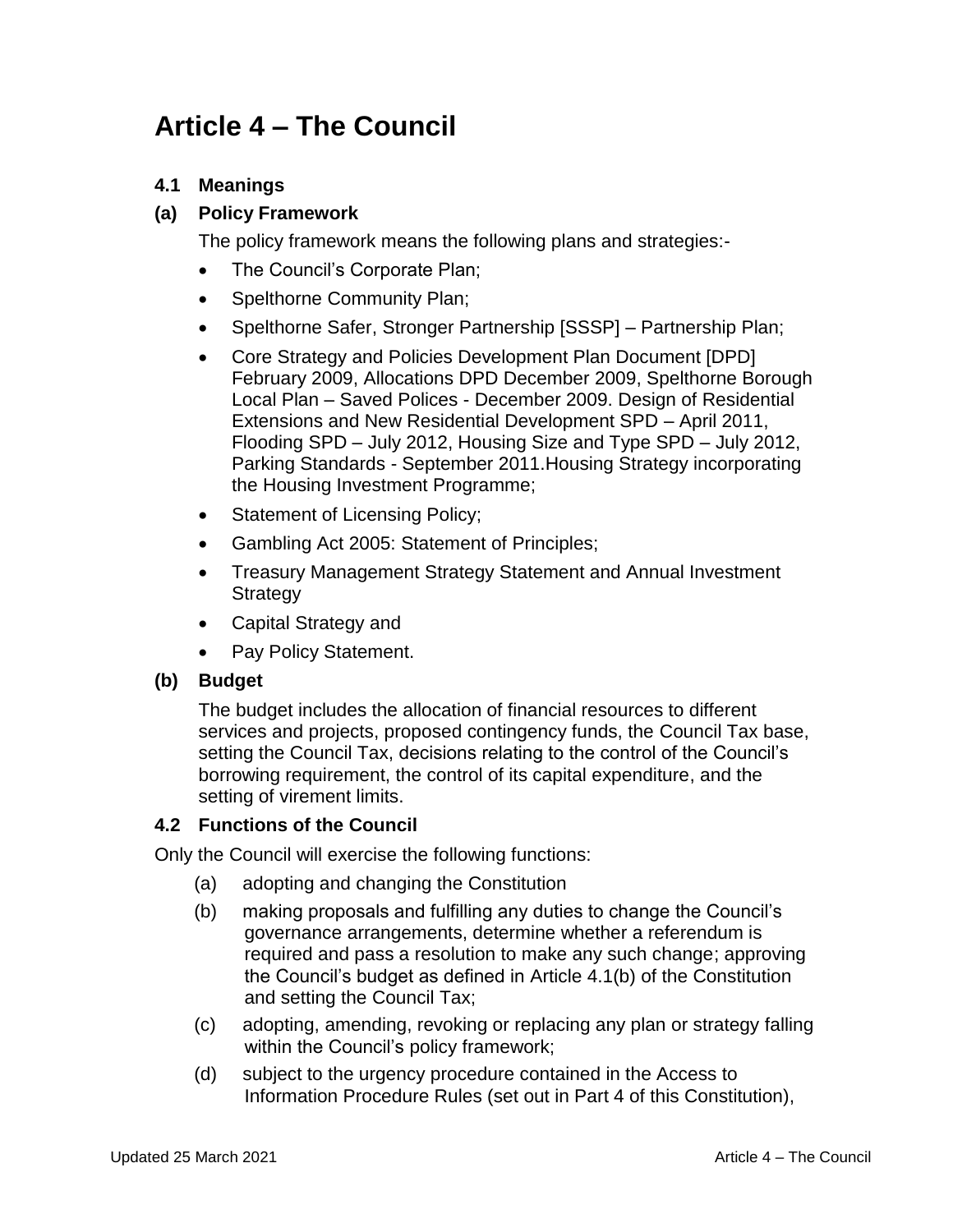making decisions in respect of any Committee decision which is not in accordance with the agreed budget and policy framework; adopting, revising or replacing the code of conduct for councillors and co-opted members;

- (e) election of the Mayor and Deputy Mayor;
- (f) appointment and removal of the Leader of the Council;
- (g) appointment and dissolution of committees, approval and/or amendment of their terms of reference and size
- (h) determining allocation of seats on the Council's committees and making appointments to them (a request by a Group Leader to amend the political membership of a committee may be made to the Chief Executive under Part 3(d));
- (i) appointment of representatives to outside bodies unless the appointment has been delegated by the Council;
- (j) making all necessary arrangements for the discharge of functions through joint arrangements, including the establishment of joint committees, area committees or delegation to another local authority;
- (k) determining matters relating to the failure of a councillor to attend meetings for a period of six months;
- (l) approval, amendment, revocation or replacement of the Members' Allowances scheme set out at Part 6 of the Constitution and to determine the levels of all allowances payable to councillors;
- (m) those relating to local government pensions;
- (n) determination of those matters in relation to elections and electoral registration which it is required to do by legislation;
- (o) changing the name of the Council area or its wards;
- (p) conferring the title of honorary alderman or honorary freeman;
- (q) appointment and dismissal of the Chief Executive
- (r) designating members of staff as the Head of Paid Service, the Monitoring Officer and the Chief Finance (Section 151) Officer;
- (s) appointment of proper officers for particular purposes;
- (t) making, amending, revoking, re-enacting or adopting byelaws
- (u) promoting or opposing the making of local legislation or personal Bills;
- (v) determining all other matters which, by law, must be reserved to Council.

## **4.3 Council meetings**

There are three types of Council meeting:

(a) the annual meeting (at which the Mayor is elected);